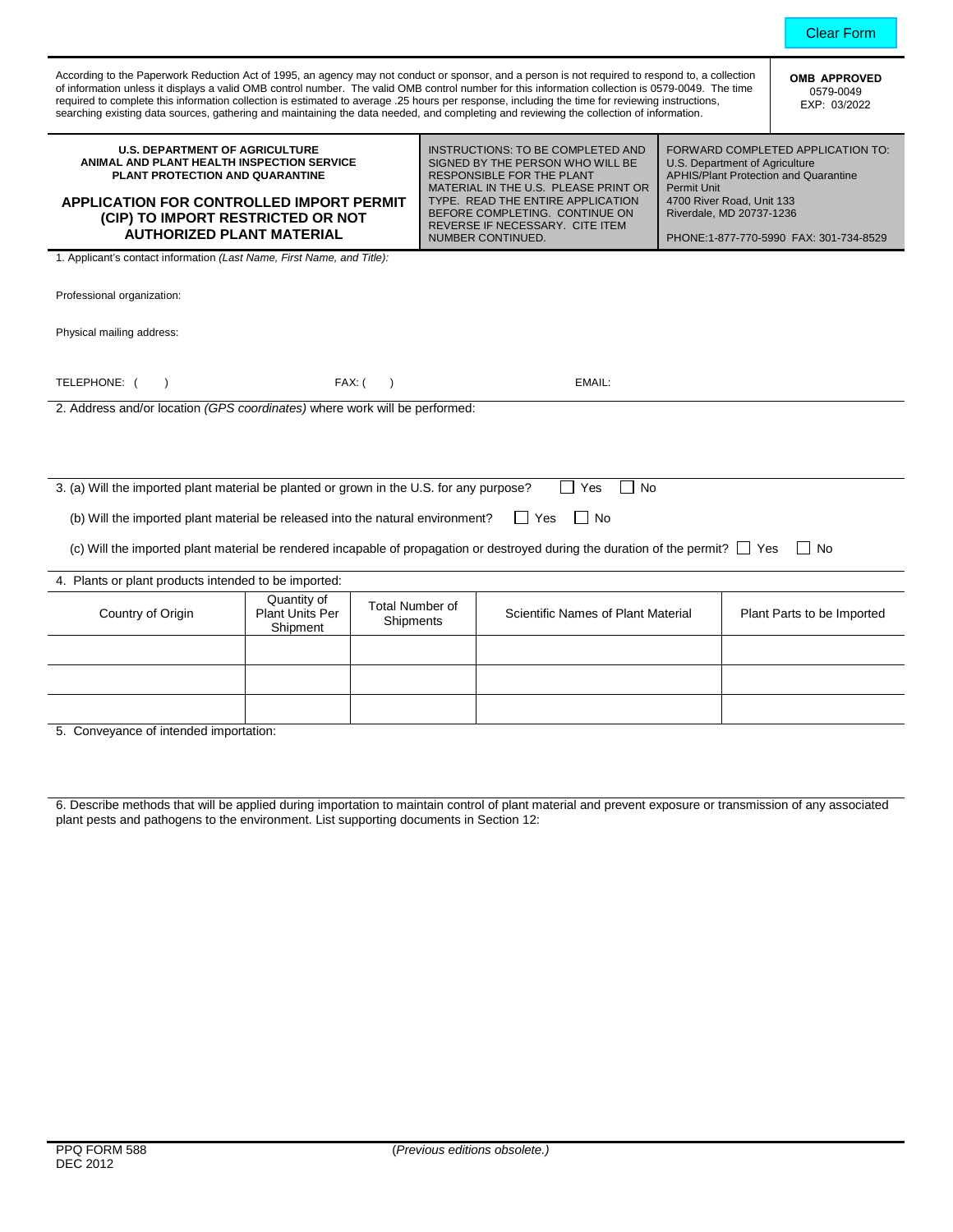| 7. Proposed control and monitoring of the plant material during the duration of permit:                                                                                                                                                                                                                                                                                    |                           |                                                                                                                                                        |  |  |  |  |  |  |
|----------------------------------------------------------------------------------------------------------------------------------------------------------------------------------------------------------------------------------------------------------------------------------------------------------------------------------------------------------------------------|---------------------------|--------------------------------------------------------------------------------------------------------------------------------------------------------|--|--|--|--|--|--|
| Growth chamber                                                                                                                                                                                                                                                                                                                                                             | Laboratory                | Greenhouse                                                                                                                                             |  |  |  |  |  |  |
| Exterior screen house                                                                                                                                                                                                                                                                                                                                                      | Field or open environment |                                                                                                                                                        |  |  |  |  |  |  |
| Alternative proposal (list supporting documents in Section 12):                                                                                                                                                                                                                                                                                                            |                           |                                                                                                                                                        |  |  |  |  |  |  |
|                                                                                                                                                                                                                                                                                                                                                                            |                           |                                                                                                                                                        |  |  |  |  |  |  |
|                                                                                                                                                                                                                                                                                                                                                                            |                           |                                                                                                                                                        |  |  |  |  |  |  |
|                                                                                                                                                                                                                                                                                                                                                                            |                           |                                                                                                                                                        |  |  |  |  |  |  |
| 8. The imported plant material is genetically engineered as regulated by 7 CFR Part 340, and requires a USDA/APHIS/Biotechnology Regulatory<br>Services (BRS) permit or authorization which will accompany the importation. Please contact BRS via phone (301) 851-3935 or email<br>Biotechquery@aphis.usda.gov for additional assistance regarding to these requirements. |                           |                                                                                                                                                        |  |  |  |  |  |  |
| No - Imported plant materials are not regulated by 7 CFR Part 340.                                                                                                                                                                                                                                                                                                         |                           |                                                                                                                                                        |  |  |  |  |  |  |
| Yes - Plant material will be imported with a valid BRS Permit or Notification (in addition to the CIP).                                                                                                                                                                                                                                                                    |                           |                                                                                                                                                        |  |  |  |  |  |  |
| 9. Is the plant material or any part thereof known or suspected of being exposed to, or infected or contaminated with, any plant pest or pathogen?<br>Indicate and describe. Additional information can be listed in Section 12.                                                                                                                                           |                           |                                                                                                                                                        |  |  |  |  |  |  |
| No. The plant material was produced in such a way to prevent exposure to plant pests:                                                                                                                                                                                                                                                                                      |                           |                                                                                                                                                        |  |  |  |  |  |  |
| Potentially infected but will be sterilized sufficiently to destroy plant pests:                                                                                                                                                                                                                                                                                           |                           |                                                                                                                                                        |  |  |  |  |  |  |
| Potentially infected but will receive therapy to eliminate pests:                                                                                                                                                                                                                                                                                                          |                           |                                                                                                                                                        |  |  |  |  |  |  |
| Potentially infected with intent to extract, identify, or propagate plant pests:<br>(A PPQ 526 permit (Permit to Move Live Plant Pests, Noxious Weeds, Soil, and Prohibited Plants) will also be required.)                                                                                                                                                                |                           |                                                                                                                                                        |  |  |  |  |  |  |
| Potentially infected, with other considerations. Please provide clarification:                                                                                                                                                                                                                                                                                             |                           |                                                                                                                                                        |  |  |  |  |  |  |
| horticulturalist designated to monitor the plants at the approved facility throughout the duration of the permit.                                                                                                                                                                                                                                                          |                           | 10. If the plant material is intended for propagation purposes, provide the name and contact information of the supervisory plant pathologist and/or   |  |  |  |  |  |  |
| Not applicable; no propagation intended.                                                                                                                                                                                                                                                                                                                                   |                           |                                                                                                                                                        |  |  |  |  |  |  |
| Contact information:                                                                                                                                                                                                                                                                                                                                                       |                           |                                                                                                                                                        |  |  |  |  |  |  |
|                                                                                                                                                                                                                                                                                                                                                                            |                           |                                                                                                                                                        |  |  |  |  |  |  |
|                                                                                                                                                                                                                                                                                                                                                                            |                           |                                                                                                                                                        |  |  |  |  |  |  |
|                                                                                                                                                                                                                                                                                                                                                                            |                           | 11. Final disposition of imported plant materials, or of plants grown from imported plant materials, growing media, and residues and products thereof: |  |  |  |  |  |  |
| $\Box$ Incineration                                                                                                                                                                                                                                                                                                                                                        |                           | $\Box$ Autoclaving (minimum of 15 minutes at 15 lbs. per square inch at 121° C / 250°F)                                                                |  |  |  |  |  |  |
| Chemical sterilization (describe process)                                                                                                                                                                                                                                                                                                                                  |                           | Other (describe process)                                                                                                                               |  |  |  |  |  |  |
| Proposed date of final disposition/termination of permit:                                                                                                                                                                                                                                                                                                                  |                           |                                                                                                                                                        |  |  |  |  |  |  |
|                                                                                                                                                                                                                                                                                                                                                                            |                           |                                                                                                                                                        |  |  |  |  |  |  |
|                                                                                                                                                                                                                                                                                                                                                                            |                           | 12. This area may be used to continue any item on the form or to identify supporting documents. Cite the item number being continued or supported.     |  |  |  |  |  |  |
|                                                                                                                                                                                                                                                                                                                                                                            |                           |                                                                                                                                                        |  |  |  |  |  |  |

13. **I am the person who will be responsible for the plant material described in Section 4. above. I agree to observe the conditions specified on a permit which may be issued by APHIS. I understand that inspection and approval of the facilities to be used for imported plant materials may be required before a permit is issued and during the duration of the permit. I understand that the kinds of plant materials listed in Section 4. may not be released or sold in the U.S. without proper authorization from USDA/APHIS. By completing this section I am affirming my request for authorization to import plant commodities as stated in this application and will be responsible for the authorized material.**

| Sianature<br>Applicant<br>$\sim$<br>. | Date |
|---------------------------------------|------|
|                                       |      |
|                                       |      |